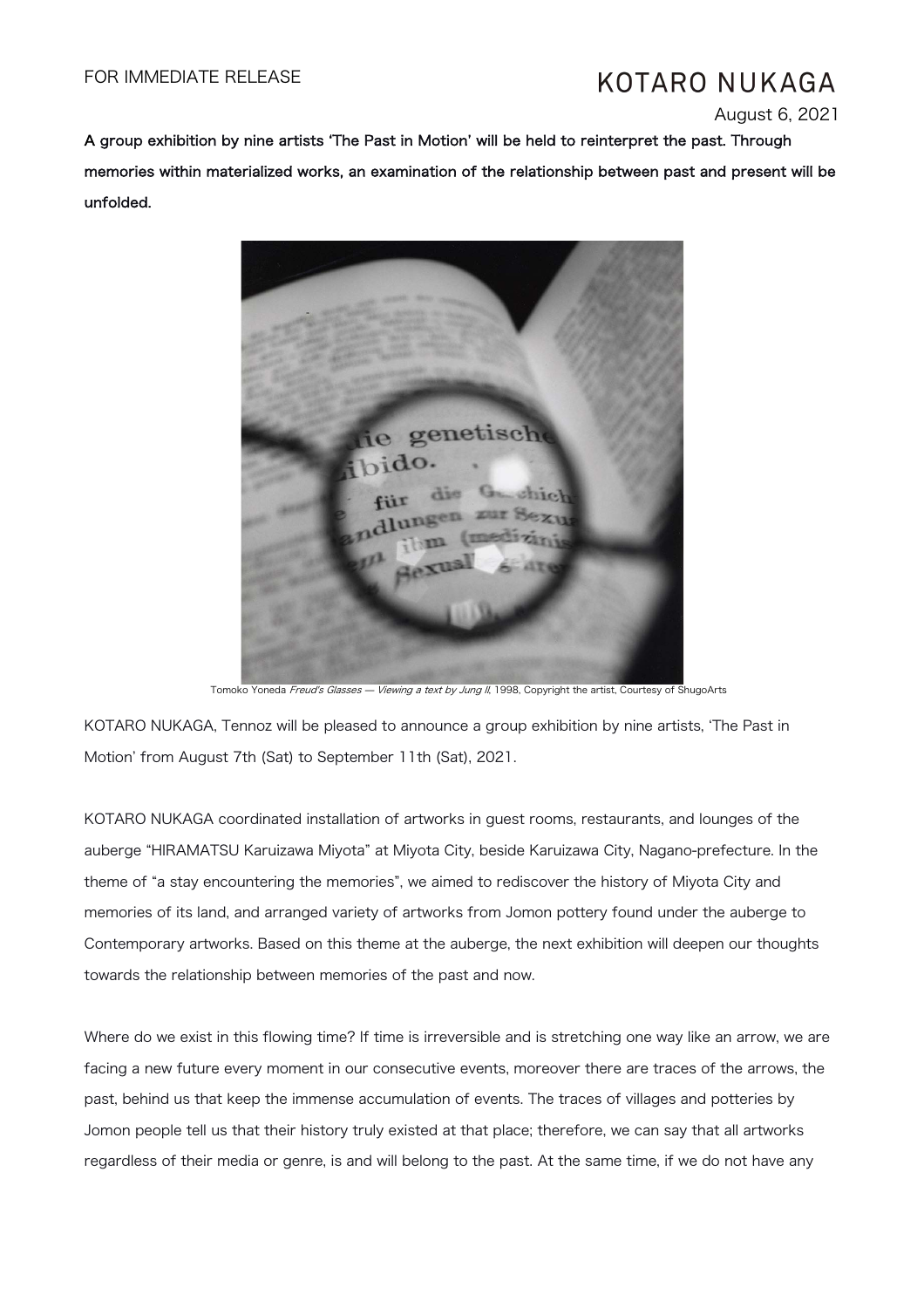memories, whether by a priori or one's experience, we cannot find a way to percept the object in front of us. Even if we can see the object, the quality and value are decided subjectively based on one's experiences. Therefore, to percept the present means referring to the past every time. If we state artworks as pins of the artist's thoughts of that time, when we carefully reopen the memories inside the artwork, they will speak more than just an object. There will be diverse hooks that will interrogate viewers' experiences and emotions. This rediscovery of the past through a new perspective will always be in motion.

Artists in this exhibition are very diverse. Jean-Eugène Atget, the pioneer of modern photography in France, took the changing landscape of "vieux Paris (old Paris)", such as historical architecture, avenues, shops windows, gardens, and people living in Paris. Darren Almond, who took a series of photography using the light of full moon, captured by a long exposure, challenges the movement of time. Gentaro Ishizuka, who exhibited images of light captured in Saint Marie de La Tourette, the masterpiece by the father of modern architect, Le Corbusier, and his assistant who later became a contemporary musician, Iannis Xenakis, located near Lyon, France. Hirofumi Isoya, who rethink the aspect of cognition in a unique way in which he transforms color photograph to sepia color, then paints the frame with those colors that have been erased from the photograph. Since the 1970s, Kyoji Takubo, has been actively presenting his pieces as "Landscape Art", a concept where a piece of art lively stays as a place of expression after the absence of the artist, as well as participating in various restoration projects. Through the split between media and within the medium, Koichi Tabata diversifies the subject in front from a different way, and delicately emerges the images that embody time and space that have passed by. Ritsue Mishima had great attention by its expression of the energy of a specific place by absorbing air and light in her works. She recently has been creating artworks related to multi-genres such as architect, fashion, and design. Tomoko Yoneda's works have also been taking attention worldwide for her combination of journalistic perspectives and how imaginations and interpretations are open to the viewer. Man Ray, who joined the Surrealist movement became an iconic figure through his variety of methods, such as paintings, graphics, experimental films and especially photography.

All these artists have different methods and approaches, but we can say that they all re-interpret the past and leaves us spaces for new narratives.

In this exhibition ʻThe Past in Motion', we will also exhibit Jomon potteries and shards of them. To an extent, potteries and artworks are the same because both carry the memories of those who have been created. In a time where memories can be saved as immaterial data, the exhibition will refold the memories of these materialized works. We hope you would experience the in-betweenness of the past and present in our exhibition.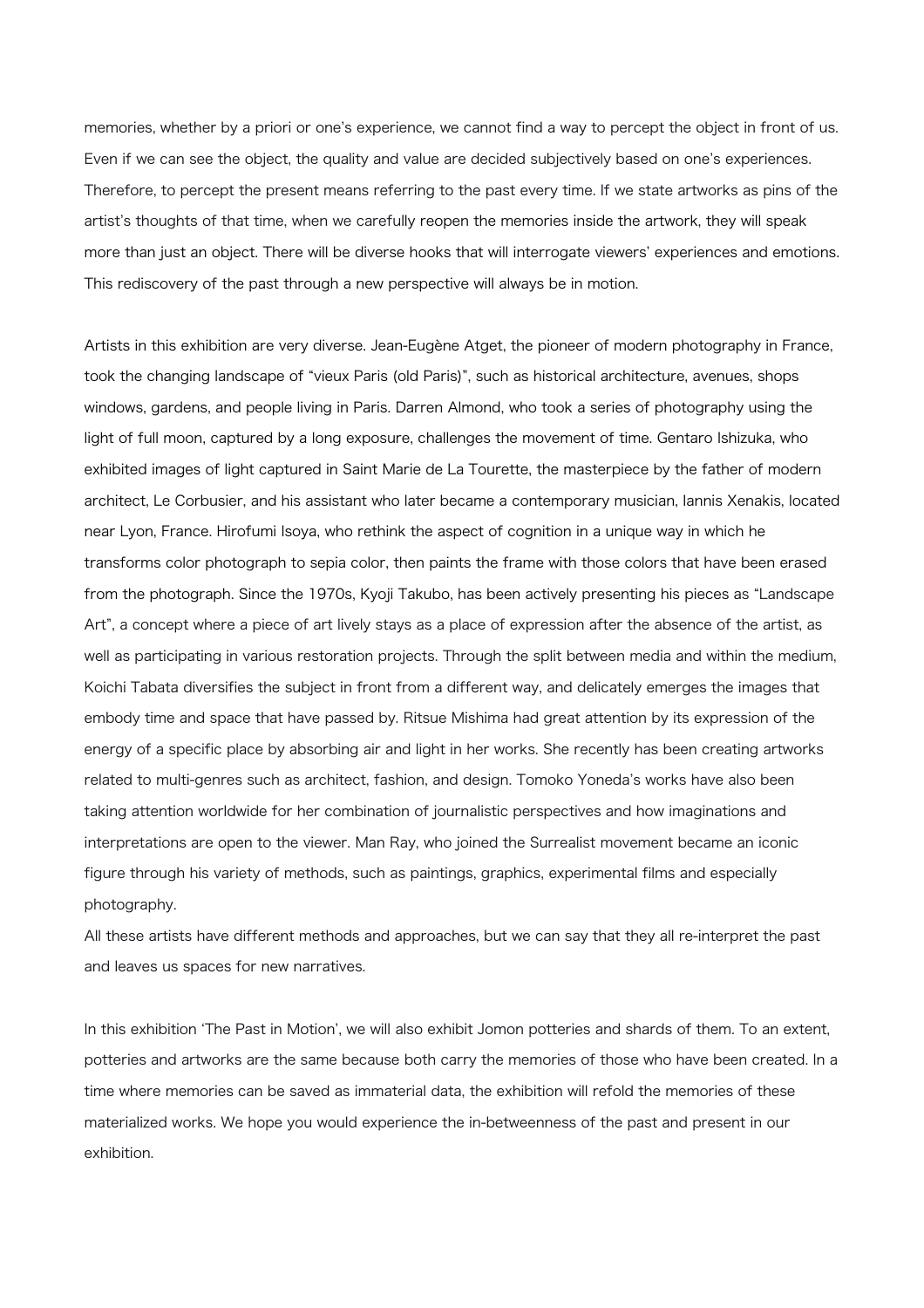## [Exhibition details]

ʻThe Past in Motion' Date: August 7 (Sat) - September 11(Sat), 2021 Opening hours: 11:00-18:00(Tue - Sat) \*Closed on Sun, Mon and Public Holidays \*Schedule and contents are subject to change at the request of the national and local governments.

## [Venue]

KOTARO NUKAGA, Tennoz

TERRADA Art Complex 3F, 1-33-10 Higashi-Shinagawa, Shinagawa-ku, Tokyo, 140-0002 Japan Access: 8minutes walk from Tokyo Waterfront-area Rapid Transit Rinkai Line, Tennozu Isle station 10minutes walk from Tokyo Monorail Haneda Line, Tennozu Isle station 8minutes walk from Keikyu Main Line, Shimbamba station

#### [Artists]

#### Jean-Eugéne Atget

Born 1857 in a village near Boudreaux, Southwest France, and died in 1927 in Paris. He dreamed to become an actor but quit at the beginning of his career. Then he moved to Montparnasse and gave documents and lectures to artists living there, as well as taking photographs for his living. Within 30 years after that, he left around 8000 photographs behind, and although these were found after Atget's death it has become an important document to know how Paris was like back then. Atget's perspective is now highly rated and is known as the father of modern photography in France.

## Darren Almond

Born in 1971 in Wigan, England, and graduated Winchester School of Arts. He is London based and have been exhibiting works of flip clocks and photographs using the light of full moon, captured by long exposure to make a change in the movement of time. He often takes photographs in distant places such as the North Atlantic, Siberia, and wild areas of Mount Hieizan. These intense works, facing diverse land climate and severe nature as well as the reality of people living, has been exhibited in many different countries.

### Gentaro Ishizuka

Born in 1977 in Tokyo. A photographer who combines documentary and artistic approaches to explore social issues, creating an image by using 8x10 film camera. In recent years, he started taking landscape photographs at Austria, Patagonia, Iceland, and Alaska with motifs such as goldrushes, pipelines, and glaciers. His photobook "PIPELINE ICELAND/ALASKA" (published from Kodansha), a culmination of his early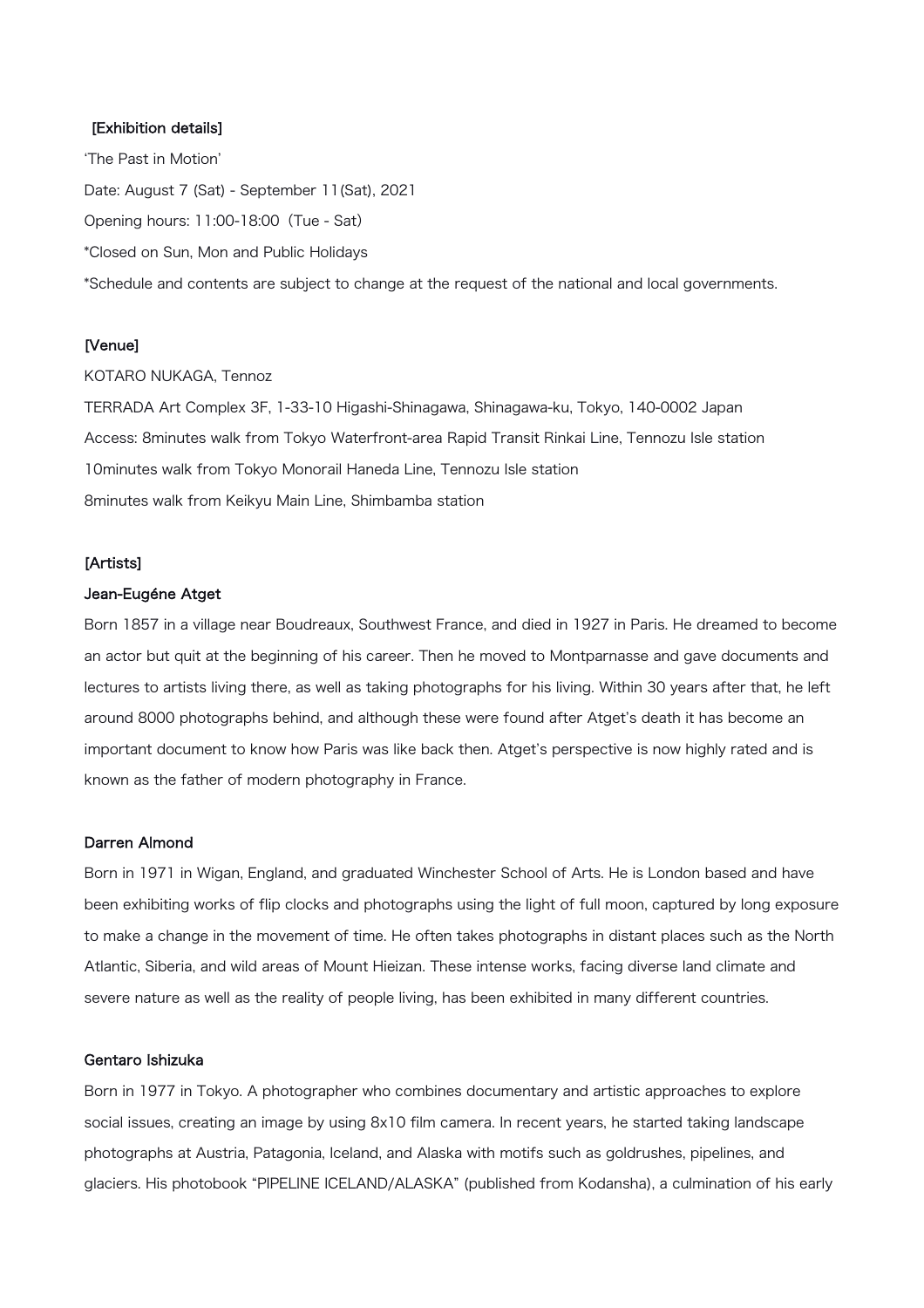works was awarded by the Higashikawa Awards in 2014, and a grand prize for Steidl Book Award Japan in 2016. His latest photobook "GOLD RUSH ALASKA" is planned to be published by Steid. Germany.

#### Hirofumi Isoya

Born in 1978 in Tokyo. After graduating BA Architecture course at Tokyo University of the Arts, he studied art in the MA Intermedia Art course of the same university, and Associate Research Program at Goldsmiths College, University of London. He examines the perception of time and the coherence of cognitions through sculptures, photographs, drawings, and methods intersecting them. He has been joining many group exhibitions in different countries and has been collected by Pompidou Center, Paris as well as San Francisco Museum of Modern Art.

#### Kyoji Takubo

Born in 1949 in Ehime. From his early career, he has been exhibiting in countries abroad as well as in Japan, such as Paris Biennale 1975 and Venice Biennale 1984. Moved to Normandy, France in 1989. He launched a restoration project of an abandoned chapel made in the sixteenth century for 11years in total. This restoration project, ʻLa Chapelle des Pommiers', was highly applauded and Takubo received the Officer of the Order of Arts and Letters from the French Minister of Culture. After returning to Japan, he has been creating works and projects in the theme of "Landscape Art".

## Kouichi Tabata

Born in 1979 in Tochigi. Graduated BA Intermedia Art course at Tokyo University of the Arts in 2004, and the MA Painting course at the same university in 2006. Since 2011 he was granted for Pola Art Foundation and is now based in Berlin. He creates motional paintings as well as video works constructed by restrictions of paintings, and he is recently known for his series "one way or another", a painting series using a "split" within media.

## Ritsue Mishima

Born in 1962 in Kyoto. Moved to Venice, Italy in 1989 but is also based in Kyoto since 2011. With the collaboration of glassworks artisan in Murano she used Venetian glass, a glass with high transparency and consistency, to create an outline of light. These works are also highly rated as public artworks because it expresses the energy of its specific place by absorbing the surrounding light and air. Today, she is creating artworks related to multi-genres such as architect, fashion, and design.

## Tomoko Yoneda

Born in 1965 in Hyogo. Graduated MA Royal College of Art, London in 1991 and is an artist based in